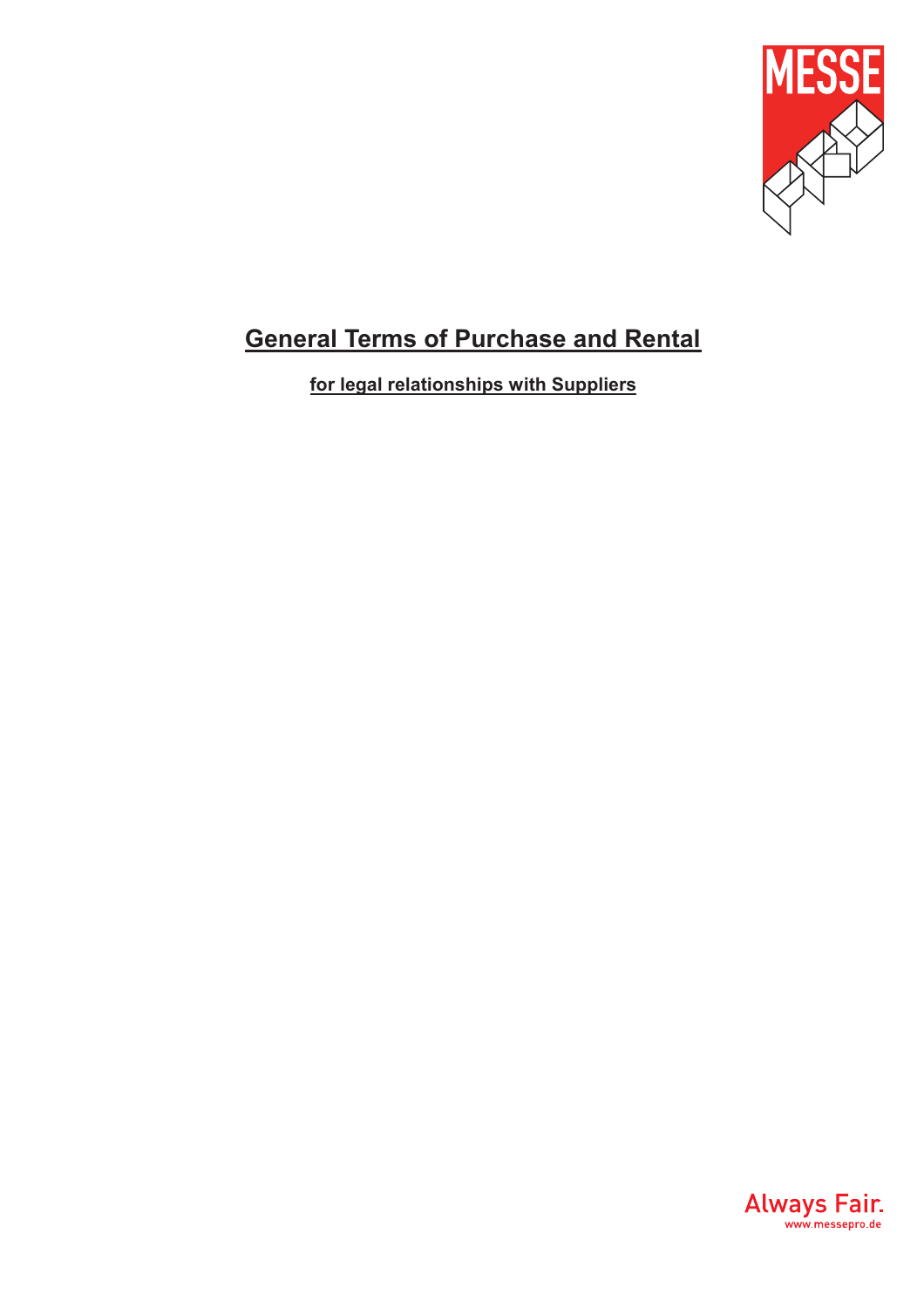# **General Terms of Purchase and Rental**

# **I. General**

The Principal executes orders for events, trade fairs and exhibitions. A vital component of these orders is that supplies are provided to absolute deadlines, as any delay may cause considerable damage, and in particular jeopardises the Customer's event and/or exhibition opening on time. To the same extent, it is to be ensured that the event implementation meets all quality requirements. Taking into account these preconditions and the need to guarantee that the Customer's exhibition commences within deadlines and to meet all quality requirements, the following Terms form supplementary rules to the contract/order governing legal relationships between the Principal and the Supplier/Subcontractor.

#### **II. Basic Contract Principles**

1.

All supplies and services – also on a rental basis - are subject to the Terms below. They apply to all future legal relationships with the Supplier/Subcontractor, regardless of whether they are referred to separately in subsequent orders. Unconditional handover of goods or supplies will be deemed an acceptance of these General Terms of Business.

2.

Any contractual Terms of Business and Supply by the Supplier/Subcontractor will only become part of this contract if acknowledged in writing by the Principal.

3.

A condition of the business relationship between the Principal and the Supplier/Subcontractor is his creditworthiness. In case the Supplier/Subcontractor has supplied incorrect or incomplete details as far as he personally or his creditworthiness is concerned, or he has ceased his payments, or bankruptcy or composition proceedings have been applied for over his assets, the Principal is entitled to withdraw from the contract.

## **III. Contract Conclusion**

This contract will be concluded as a rule by receipt of the booking/order placement. The Principal is entitled to amend any errors in the order placed or to cancel any orders up to 6 working days after receipt of the booking/order placement without the Supplier/Subcontractor being entitled to any rights arising from this.

## **IV. Contents of Contract**

Applicable are the order/booking and the corresponding Supplier/Subcontractor offer. Differences in the Supplier/Subcontractor order confirmation which have not expressly been agreed by the Principal are inapplicable, even if the order confirmation has not been expressly rejected.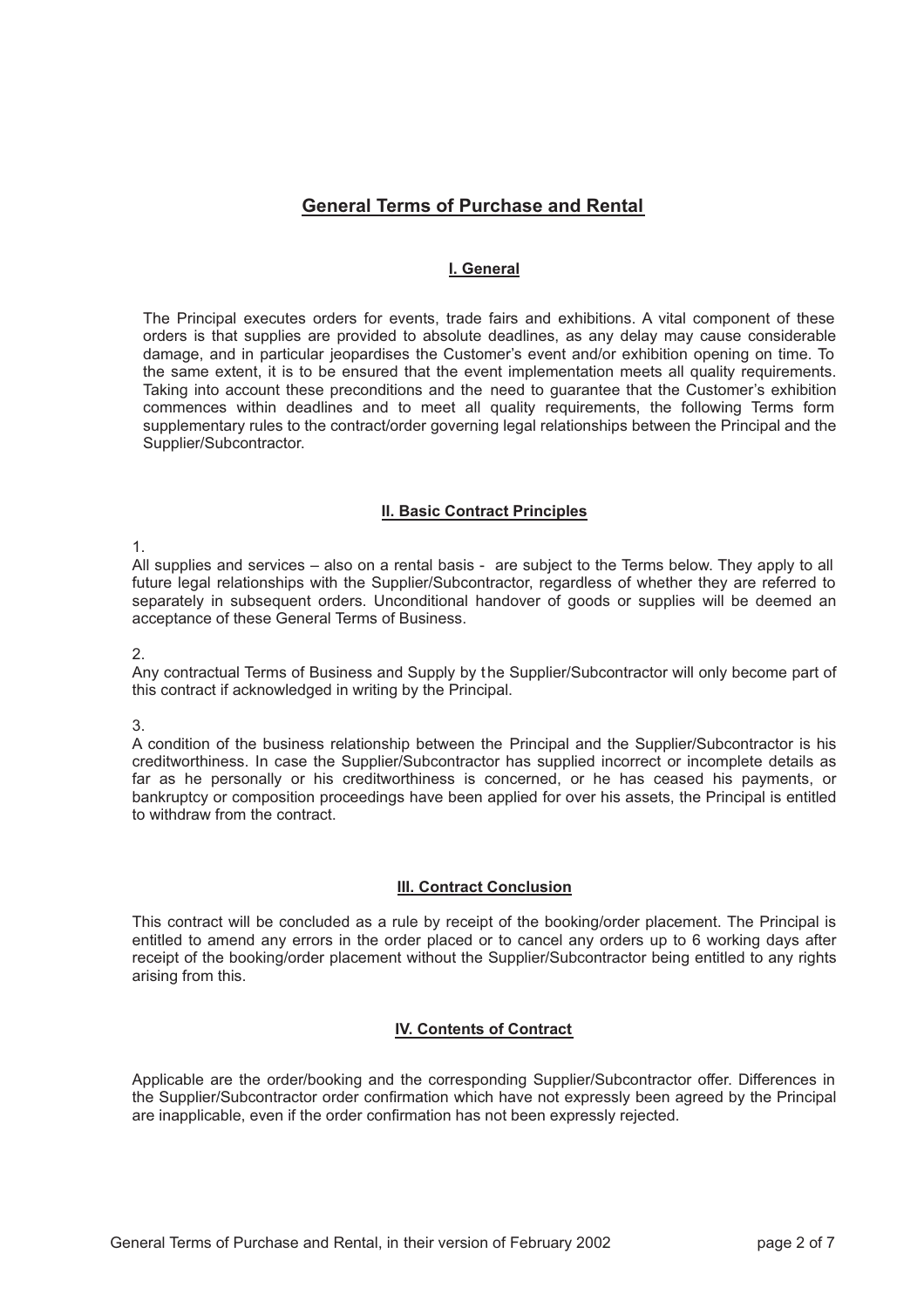## **V. Offers and Prices**

Due to the special characteristics explained in para. 1, all Supplier/Subcontractor offers are deemed to be binding, even if declared to be without commitment. Prices will be guaranteed by the Supplier/Subcontractor until the respective order or event has come to its conclusion. Any price increases are excluded.

## **VI. Freight and Packaging**

#### 1.

All shipments to be made "carriage paid" to the delivery address stipulated by the Principal.

#### 2.

Any additional cost arising from express carriage to keep within agreed delivery deadlines to be borne by the Supplier/Subcontractor.

#### 3.

Any other ancillary and packaging costs to be borne by the Supplier/Subcontractor. This also applies to any products requiring special types of carriage and/or packaging, and for any necessary return shipments of goods to the supplier. The Principal is not obliged to return goods in their original packaging.

#### 4.

In case of inappropriate packaging and/or shipment, the Principal is entitled to invoice the Supplier/Subcontractor for any damages incurred because of this, particular in view of any higher processing expenditures incurred.

## **VII. Transfer of Risk**

#### 1.

Unless expressly agreed otherwise in writing, any transport risks, e.g. the risk of loss of or damage to goods in transit, rests with the Supplier/Subcontractor. Only once goods have been duly handed over by the Supplier/Subcontractor to the Principal or any third party appointed by the Principal, the risk of accidental destruction and any accidental deterioration will pass to the Principal.

# 2.

Goods are only deemed to have been duly handed over once the specified recipient or his authorised representative have unconditionally signed the delivery note. Damaged goods or damaged packaging will entitle to the addition of a proviso and/or refusal of the goods.

## 3.

In case goods duly accepted in the first place are returned to the Supplier/Subcontractor, e.g. due to defects, risk will pass to the Supplier/Subcontractor with the goods leaving the store/the place of dispatch.

## **VIII. Deadline/Late Deliveries**

# 1.

Any deadlines have to be unconditionally and absolutely adhered to due to the specific characteristics specified in para 1. The Supplier/Subcontractor guarantees he will keep to the deadlines.

## 2.

The Supplier/Subcontractor is obliged to advise delivery until 14.00 h on the day preceding the delivery at the latest. Otherwise it cannot be guaranteed that it will be possible to unload and hand over goods in time.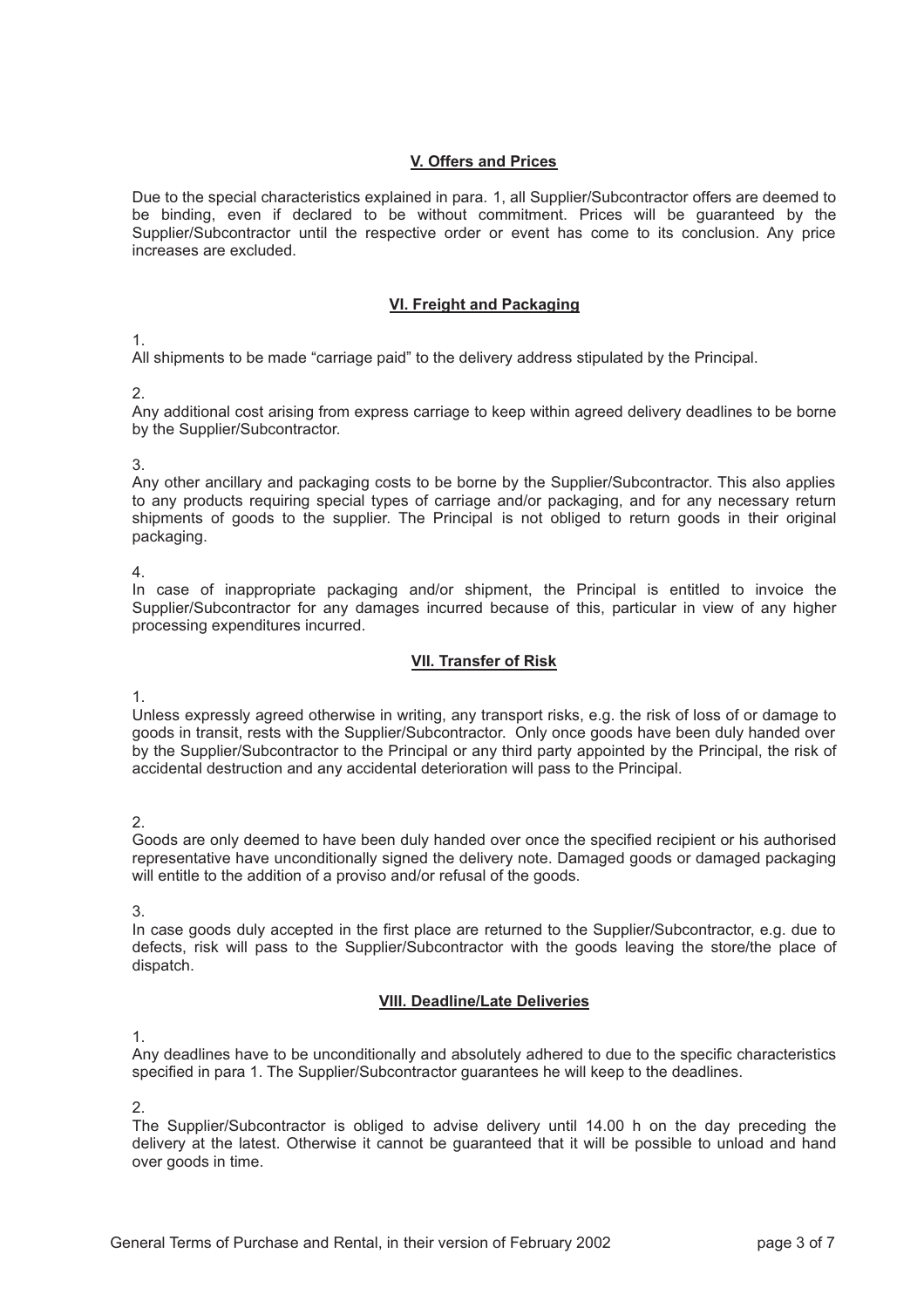3.

The Supplier/Subcontractor accepts the absolute duty to procure the goods to be supplied.

4.

The Supplier/Subcontractor is obliged to immediately inform the Principal in writing if circumstances arise or become apparent which will result in the agreed deadline being exceeded.

5.

If the Supplier/Subcontractor is in arrears, the Principal, after unsuccessfully setting a period of grace, is entitled to withdraw from the contract and claim damages.

6.

Partial shipments are only permitted with the Principal's express agreement in writing.

7.

The Supplier/Subcontractor is obliged to always quote all references (e.g. order reference) on all papers and delivery notes. Each shipment has to be accompanied by a delivery note. The Supplier/Subcontractor will be liable for any consequences arising from any failure to do so.

# **IX. Notification of Defects/Complaints**

1.

There is no obligation for the Principal to investigate goods, especially if packaging is undamaged. This is also applicable in cases where damage to the packaging was apparent on delivery. Any notification of defects is deemed to be made in time. Para. 377 HGB does not apply.

2.

The Principal is entitled, but not obliged to return defective goods at the cost and expense of the Supplier/Subcontractor to him.

# **X. Warranty/Guarantee**

1.

The Supplier/Subcontractor grants an independent warranty for all products supplied by him that they are free from any defects until at least the end of the respective event.

2.

The Principal is free to demand remedial work or exchange/re-production from the Supplier/Subcontractor. In addition, the Principal is entitled to all legal warranty rights in their entirety.

3.

The Principal is entitled to remedy any defects at the cost of the Supplier/Subcontractor himself in case there is a special urgency. As far as possible the Principal will inform the Supplier/Subcontractor before undertaking such remedial works.

4.

The Supplier/Subcontractor expressly warrants that replacement parts for any product delivered or to be delivered by him will be available in adequate numbers for at least 5 years after the conclusion of this contract and can be obtained accordingly.

# **XI. Product Description/Samples**

1.

The Supplier/Subcontractor expressly guarantees any details stated in any product descriptions (leaflets etc.) concerning the product's properties. He guarantees that goods supplied agree with the product description and samples supplied as to their quality, composition, shape, workmanship and appearance. Properties such guaranteed also apply to subsequent deliveries.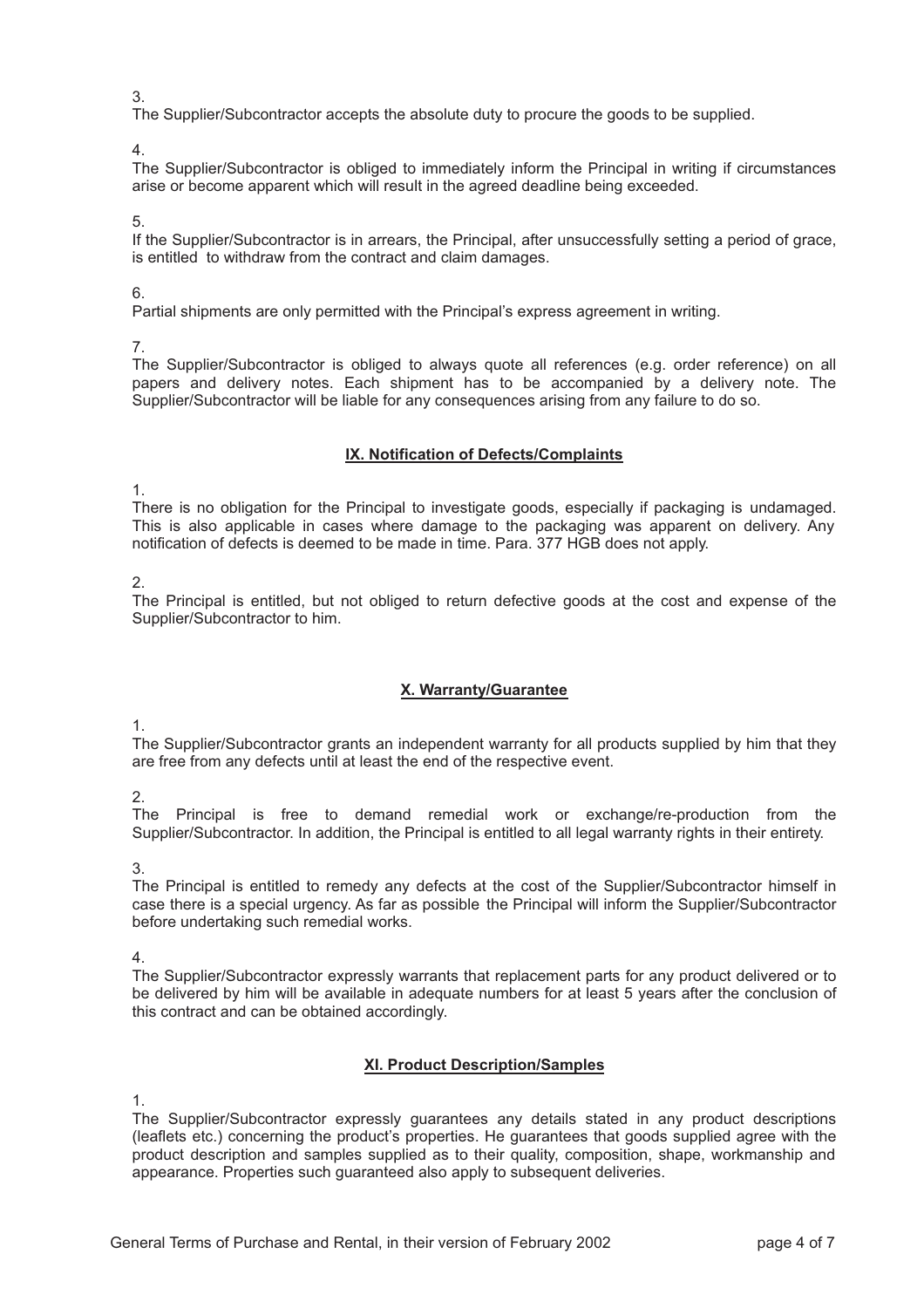2.

In case goods cannot be supplied in accordance with original product descriptions or samples any longer, any differences have to be agreed in advance by the Principal. The same applies for any changes in construction undertaken after placing an order, even if these may serve as improvements, and any changes to the product description.

#### **XII. Terms of Payment**

1.

Unless expressly agreed otherwise, payment will be made within 14 days against 3% payment discount or within 30 days, calculated from the day of defect-free delivery and receipt of invoice.

#### 2.

Payment terms are fulfilled with posting of a remittance or by placing an instruction for payment. In case of early delivery, payment terms will only commence with expiry of the agreed deadline.

#### 3.

In case the Principal is in arrears with payment, only legally chargeable interest may be charged. Any further claims to damages are excluded.

## **XIII. Quality and Approval Marks**

1.

In case any quality and approval marks are used for products offered and supplied by the Supplier/Subcontractor, i.e. VDE, TÜV, GS, CE, UE, Environmental Angel, Which Report etc., the Supplier/Subcontractor on request has to provide proof of his rightful entitlement to use these.

2.

The Supplier/Subcontractor is obliged to keep indemnified the Principal on first request from any damages and/or costs arising from any unauthorised use of the marks stated above, or from any infringement of his obligation to provide proof by the Supplier/Subcontractor.

## **XIV. Protective Trade Rights**

1.

The Supplier/Subcontractor is liable for ensuring that the goods supplied by him with all their descriptions and features may be distributed freely and in particular do not infringe any third party protective trade rights (e.g. copyrights, patents, licences, registered designs and design patents) or any other legal regulations in this regard.

2.

The Supplier/Subcontractor is obliged to keep the Principal indemnified from any claims arising from such infringements of protective trade rights. In addition, the Principal may claim for any damages in excess, including any lost profits.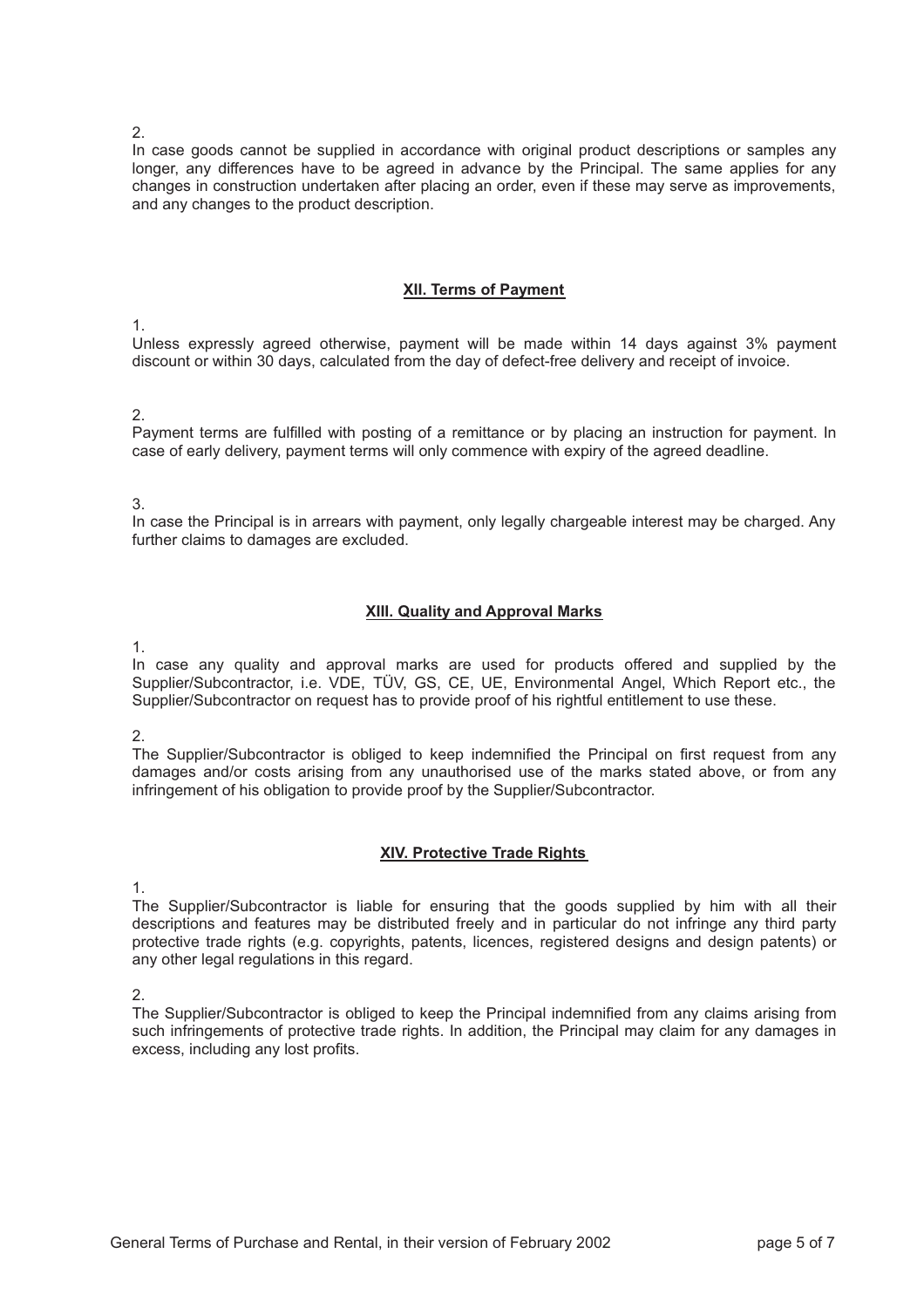## **XV. Product Liability**

1.

The Supplier/Subcontractor vouches for all products offered and/or supplied by him fulfilling all standards, regulations, conditions and any other legal requirements as to their distribution and their intended use.

2.

Insofar as the Supplier/Subcontractor is liable for any product damages, he undertakes to indemnify the Principal from any third party claims for damages on first request to do so.

3.

The Supplier/Subcontractor undertakes to maintain product liability insurance with an adequate cover sum for each case of damage to persons or property. Relevant proof is to be supplied at the Principal's request.

## **XVI. Retention of Title**

1.

Any extended or expanded Retention Rights by the Supplier/Subcontractor are expressly not recognised by the Principal.

2.

In case of a simple retention of title, the Principal is entitled to sell or process the Supplier/Subcontractor's products during the proper course of his business.

# **XVII. Cessation/Set-Off**

1.

The Principal is entitled at any time to set off any outstanding debts of his own against the Supplier/Subcontractor, for whatever legal reason.

2.

Any set-off by the Supplier/Subcontractor may only take place to cover undisputed, legally ascertained outstanding debts against the Principal.

3.

The Supplier/Subcontractor waives any possible entitlements to refuse supplies or retain title and any claims to any possible rights to refrain by way of interim injunctions.

## **XVIII. Data Protection/Confidentiality Clause**

1.

Any goods produced in accordance with Principal's details, drawings or models may not be placed at the disposal of third parties or made accessible to them without the Principal's express written agreement.

 $\mathcal{P}$ 

Any know-how and other business and knowledge of any company secrets of the Principal that the Supplier/Subcontractor may have acquired during the course of his business relationship/order processing have to be kept strictly confidential by him and may not be passed on to third parties. This also applies after termination of a business relationship.